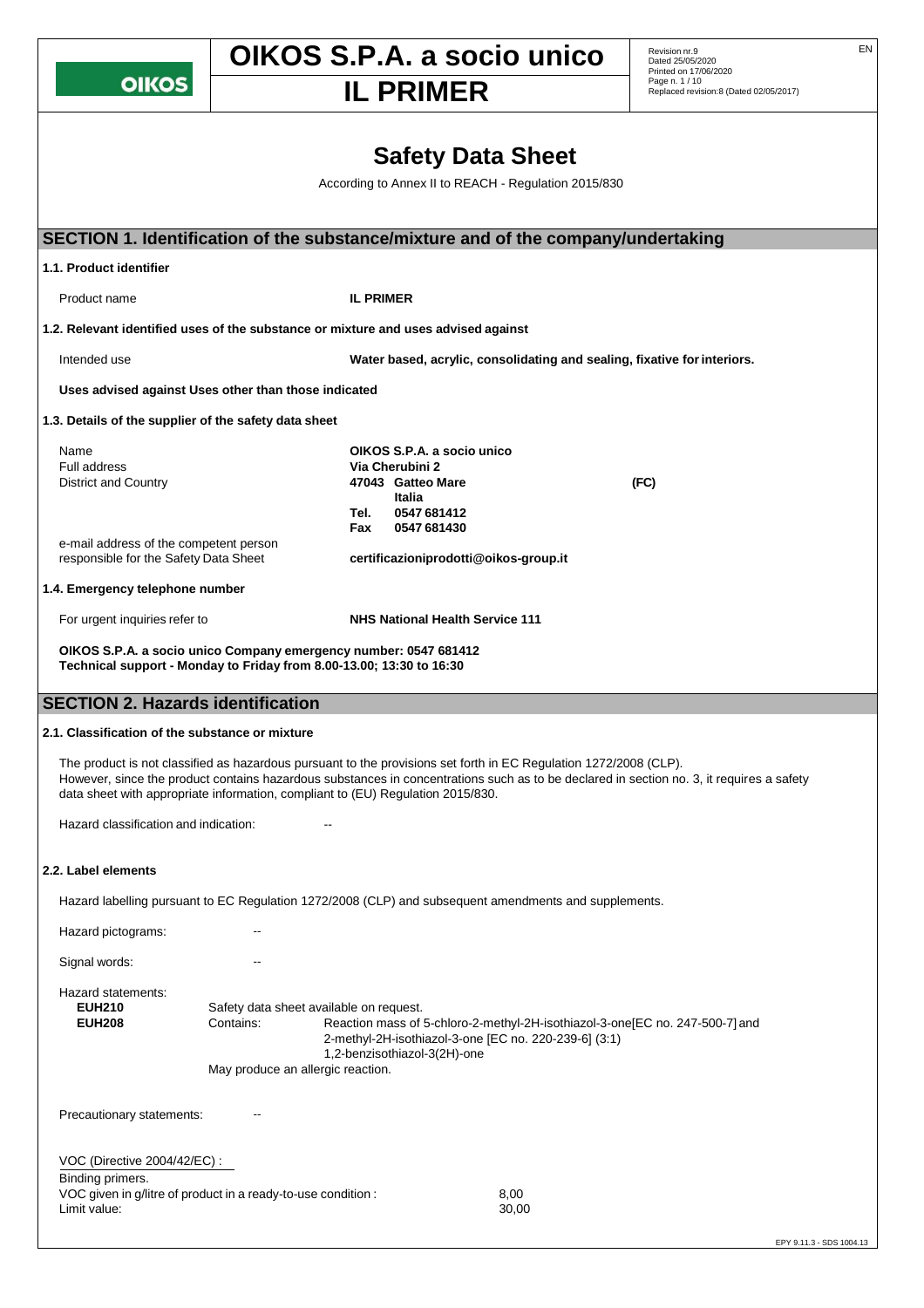

Revision nr.9<br>Dated 25/05/2020 Printed on 17/06/2020 Page n. 2 / 10 **IL PRIMER** Replaced revision:8 (Dated 02/05/2017)

## **SECTION 2. Hazards identification** ... / >>

#### **2.3. Other hazards**

On the basis of available data, the product does not contain any PBT or vPvB in percentage greater than 0,1%.

# **SECTION 3. Composition/information on ingredients**

#### **3.2. Mixtures**

| Contains:             |                                  |                                                                                                                                                                                                         |
|-----------------------|----------------------------------|---------------------------------------------------------------------------------------------------------------------------------------------------------------------------------------------------------|
| <b>Identification</b> | $x =$ Conc. %                    | Classification 127212008 (CLP)                                                                                                                                                                          |
|                       | 1,2-benzisothiazol-3(2H)-one     |                                                                                                                                                                                                         |
| CAS                   | 2634-33-5<br>$0.02 \le x < 0.04$ | Acute Tox. 2 H330, Acute Tox. 4 H302, Eye Dam. 1 H318, Skin Irrit. 2 H315,<br>Skin Sens. 1 H317, Aquatic Acute 1 H400 M=1, Aquatic Chronic 2 H411                                                       |
| EC.                   | 220-120-9                        |                                                                                                                                                                                                         |
| <i><b>INDEX</b></i>   | 613-088-00-6                     |                                                                                                                                                                                                         |
| Reg. no.              | 01-2120761540-60                 |                                                                                                                                                                                                         |
|                       |                                  | Reaction mass of 5-chloro-2-methyl-2H-isothiazol-3-one [EC no. 247-500-7] and 2-methyl-2H-isothiazol-3-one [EC no. 220-239-6]                                                                           |
| (3:1)                 |                                  |                                                                                                                                                                                                         |
| CAS                   | 55965-84-9                       | $0.0005 \le x < 0.0014$ Acute Tox. 1 H330, Acute Tox. 2 H310, Acute Tox. 3 H301, Skin Corr. 1B H314,<br>Eye Dam. 1 H318, Skin Sens. 1 H317, Aquatic Acute 1 H400 M=100,<br>Aquatic Chronic 1 H410 M=100 |
| EC.                   | 611-341-5                        |                                                                                                                                                                                                         |
| <i><b>INDEX</b></i>   | 613-167-00-5                     |                                                                                                                                                                                                         |
| Reg. no.              | 01-2120764691-48                 |                                                                                                                                                                                                         |

The full wording of hazard (H) phrases is given in section 16 of the sheet.

# **SECTION 4. First aid measures**

#### **4.1. Description of first aid measures**

EYES: Remove contact lenses, if present. Wash immediately with plenty of water for at least 30-60 minutes, opening the eyelids fully. Get medical advice/attention.

SKIN: Remove contaminated clothing. Rinse skin with a shower immediately. Get medical advice/attention.

INGESTION: Have the subject drink as much water as possible. Get medical advice/attention. Do not induce vomiting unless explicitly authorised by a doctor.

INHALATION: Get medical advice/attention immediately. Remove victim to fresh air, away from the accident scene. If the subject stops breathing, administer artificial respiration. Take suitable precautions for rescue workers.

#### **4.2. Most important symptoms and effects, both acute and delayed**

Specific information on symptoms and effects caused by the product are unknown.

#### **4.3. Indication of any immediate medical attention and special treatment needed**

Information not available

# **SECTION 5. Firefighting measures**

#### **5.1. Extinguishing media**

SUITABLE EXTINGUISHING EQUIPMENT The extinguishing equipment should be of the conventional kind: carbon dioxide, foam, powder and water spray. UNSUITABLE EXTINGUISHING EQUIPMENT None in particular.

#### **5.2. Special hazards arising from the substance or mixture**

HAZARDS CAUSED BY EXPOSURE IN THE EVENT OF FIRE Do not breathe combustion products.

#### **5.3. Advice for firefighters**

GENERAL INFORMATION

Use jets of water to cool the containers to prevent product decomposition and the development of substances potentially hazardous for health. Always wear full fire prevention gear. Collect extinguishing water to prevent it from draining into the sewer system. Dispose of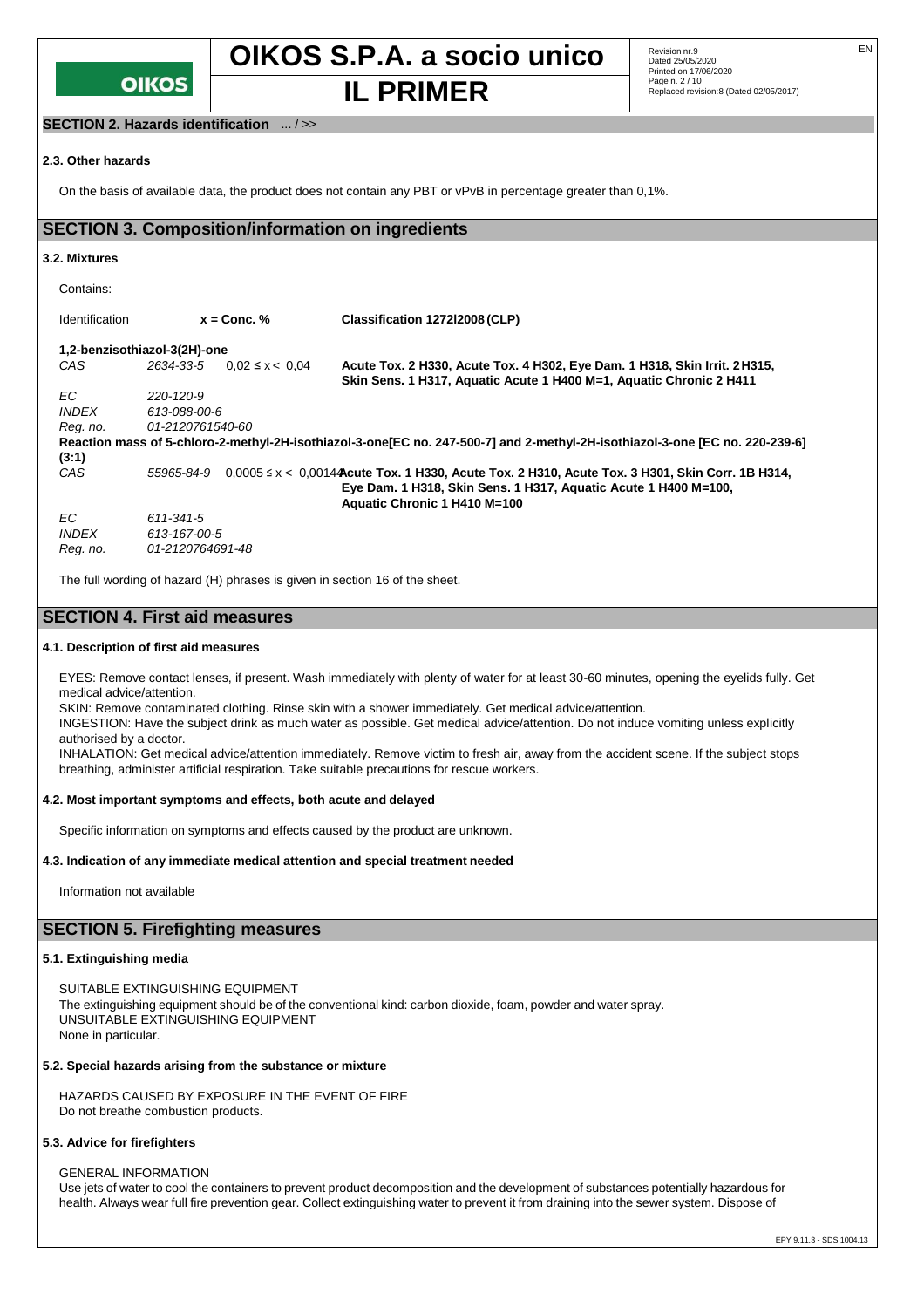

# **IL PRIMER**

contaminated water used for extinction and the remains of the fire according to applicable regulations.SPECIAL PROTECTIVE EQUIPMENT FOR FIRE-FIGHTERS

Normal fire fighting clothing i.e. fire kit (BS EN 469), gloves (BS EN 659) and boots (HO specification A29 and A30) in combination with self-contained open circuit positive pressure compressed air breathing apparatus (BS EN137).

# **SECTION 6. Accidental release measures**

#### **6.1. Personal precautions, protective equipment and emergency procedures**

Block the leakage if there is no hazard.

Wear suitable protective equipment (including personal protective equipment referred to under Section 8 of the safety data sheet) to prevent any contamination of skin, eyes and personal clothing. These indications apply for both processing staff and those involved in emergency procedures.

#### **6.2. Environmental precautions**

The product must not penetrate into the sewer system or come into contact with surface water or ground water.

#### **6.3. Methods and material for containment and cleaning up**

Collect the leaked product into a suitable container. Evaluate the compatibility of the container to be used, by checking section 10. Absorb the remainder with inert absorbent material.

Make sure the leakage site is well aired. Contaminated material should be disposed of in compliance with the provisions set forth in point 13.

#### **6.4. Reference to other sections**

Any information on personal protection and disposal is given in sections 8 and 13.

# **SECTION 7. Handling and storage**

#### **7.1. Precautions for safe handling**

Before handling the product, consult all the other sections of this material safety data sheet. Avoid leakage of the product into the environment. Do not eat, drink or smoke during use. Remove any contaminated clothes and personal protective equipment before entering places in which people eat.

#### **7.2. Conditions for safe storage, including any incompatibilities**

Store only in the original container. Store the containers sealed, in a well ventilated place, away from direct sunlight. Keep containers away from any incompatible materials, see section 10 for details.

#### **7.3. Specific end use(s)**

Information not available

# **SECTION 8. Exposure controls/personal protection**

## **8.1. Control parameters**

|                                                 |                                                |                      |         | 1,2-benzisothiazol-3(2H)-one |                    |          |         |          |
|-------------------------------------------------|------------------------------------------------|----------------------|---------|------------------------------|--------------------|----------|---------|----------|
| <b>Predicted no-effect concentration - PNEC</b> |                                                |                      |         |                              |                    |          |         |          |
| Normal value in fresh water<br>4,03<br>µg/l     |                                                |                      |         |                              |                    |          |         |          |
| Normal value in marine water                    |                                                |                      |         |                              |                    | 403      | ng/l    |          |
| Normal value for fresh water sediment           |                                                |                      |         |                              |                    | 49,9     | µg/kg   |          |
|                                                 | Normal value for marine water sediment         |                      |         |                              |                    | 4,99     | µg/kg   |          |
| Normal value of STP microorganisms              |                                                |                      |         |                              | 1,03               | mg/l     |         |          |
|                                                 | Health - Derived no-effect level - DNEL I DMEL |                      |         |                              |                    |          |         |          |
|                                                 |                                                | Effects on consumers |         |                              | Effects on workers |          |         |          |
| Route of exposure                               | Acute                                          | Acute                | Chronic | Chronic                      | Acute              | Acute    | Chronic | Chronic  |
|                                                 | local                                          | systemic             | local   | systemic                     | local              | systemic | local   | systemic |
| Inhalation                                      |                                                |                      |         | 1,2                          |                    |          |         | 6,81     |
|                                                 |                                                |                      |         | mg/m3                        |                    |          |         | mg/m3    |
| <b>Skin</b>                                     |                                                |                      |         | 345                          |                    |          |         | 966      |
|                                                 |                                                |                      |         | µg/kg bw/d                   |                    |          |         | µg/kg    |
|                                                 |                                                |                      |         |                              |                    |          |         | bw/d     |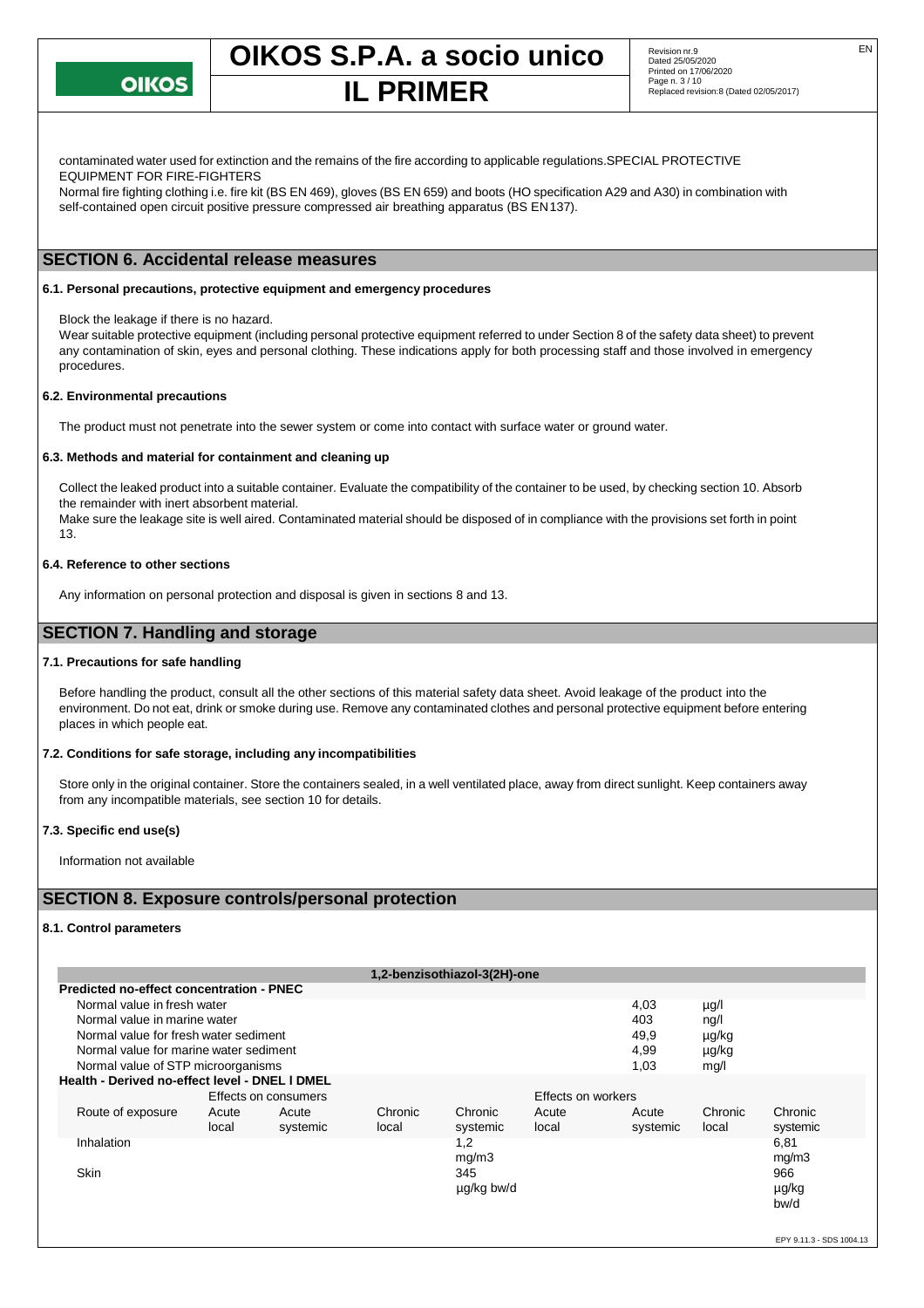

# **IL PRIMER**

## **SECTION 8. Exposure controls/personal protection** ... / >>

| Reaction mass of 5-chloro-2-methyl-2H-isothiazol-3-one[EC no. 247-500-7] and 2-methyl-2H-isothiazol-3-one [EC no. |                                                        |                      |               |            |                    |            |               |            |
|-------------------------------------------------------------------------------------------------------------------|--------------------------------------------------------|----------------------|---------------|------------|--------------------|------------|---------------|------------|
| 220-239-6] (3:1)                                                                                                  |                                                        |                      |               |            |                    |            |               |            |
| <b>Predicted no-effect concentration - PNEC</b>                                                                   |                                                        |                      |               |            |                    |            |               |            |
| Normal value in fresh water                                                                                       |                                                        |                      |               |            |                    | 3,39       | $\mu$ g/l     |            |
| Normal value in marine water                                                                                      |                                                        |                      |               |            |                    | 3,39       | $\mu$ g/l     |            |
| Normal value for fresh water sediment<br>27<br>µg/kg                                                              |                                                        |                      |               |            |                    |            |               |            |
| Normal value for marine water sediment                                                                            |                                                        |                      |               |            |                    | 27         | µg/kg         |            |
|                                                                                                                   | 230<br>Normal value of STP microorganisms<br>$\mu$ g/l |                      |               |            |                    |            |               |            |
| Health - Derived no-effect level - DNEL I DMEL                                                                    |                                                        |                      |               |            |                    |            |               |            |
|                                                                                                                   |                                                        | Effects on consumers |               |            | Effects on workers |            |               |            |
| Route of exposure                                                                                                 | Acute                                                  | Acute                | Chronic       | Chronic    | Acute              | Acute      | Chronic       | Chronic    |
|                                                                                                                   | local                                                  | systemic             | local         | systemic   | local              | systemic   | local         | systemic   |
| Oral                                                                                                              |                                                        | 110                  |               | 90         |                    |            |               |            |
|                                                                                                                   |                                                        | ug/kg bw/d           |               | ug/kg bw/d |                    |            |               |            |
| Inhalation                                                                                                        | 40                                                     | <b>NPI</b>           | 20            | <b>NPI</b> | 40                 | <b>NPI</b> | 20            | <b>NPI</b> |
|                                                                                                                   | $\mu$ g/m $3$                                          |                      | $\mu$ g/m $3$ |            | $\mu$ g/m $3$      |            | $\mu$ g/m $3$ |            |
| Skin                                                                                                              |                                                        | <b>NPI</b>           | <b>NPI</b>    | <b>NPI</b> |                    | <b>NPI</b> | <b>NPI</b>    | <b>NPI</b> |

VND = hazard identified but no DNEL/PNEC available ; NEA = no exposure expected ; NPI = no hazard identified.

#### **8.2. Exposure controls**

As the use of adequate technical equipment must always take priority over personal protective equipment, make sure that the workplace is well aired through effective local aspiration.

When choosing personal protective equipment, ask your chemical substance supplier for advice.

Personal protective equipment must be CE marked, showing that it complies with applicable standards.

HAND PROTECTION

Protect hands with category III work gloves (see standard EN 374).

The following should be considered when choosing work glove material: compatibility, degradation, failure time and permeability.

The work gloves' resistance to chemical agents should be checked before use, as it can be unpredictable. The gloves' wear time depends on the duration and type of use.

SKIN PROTECTION

Wear category I professional long-sleeved overalls and safety footwear (see Regulation 2016/425 and standard EN ISO 20344). Wash body with soap and water after removing protective clothing.

EYE PROTECTION

Wear airtight protective goggles (see standard EN 166).

RESPIRATORY PROTECTION

If the threshold value (e.g. TLV-TWA) is exceeded for the substance or one of the substances present in the product, use a mask with a type A filter whose class (1, 2 or 3) must be chosen according to the limit of use concentration. (see standard EN 14387). In the presence of gases or vapours of various kinds and/or gases or vapours containing particulate (aerosol sprays, fumes, mists, etc.) combined filters are required.

Respiratory protection devices must be used if the technical measures adopted are not suitable for restricting the worker's exposure to the threshold values considered. The protection provided by masks is in any case limited.

If the substance considered is odourless or its olfactory threshold is higher than the corresponding TLV-TWA and in the case of an emergency, wear open-circuit compressed air breathing apparatus (in compliance with standard EN 137) or external air-intake breathing apparatus (in compliance with standard EN 138). For a correct choice of respiratory protection device, see standard EN 529. ENVIRONMENTAL EXPOSURE CONTROLS

The emissions generated by manufacturing processes, including those generated by ventilation equipment, should be checked to ensure compliance with environmental standards.

# **SECTION 9. Physical and chemical properties**

#### **9.1. Information on basic physical and chemical properties**

| <b>Properties</b>                |        | Value          | Information |
|----------------------------------|--------|----------------|-------------|
| Appearance                       |        | pasty liquid   |             |
| Colour                           |        | white          |             |
| Odour                            |        | Feeble         |             |
| Odour threshold                  |        | Not available  |             |
| рH                               |        | $8.5 - 9.5$    |             |
| Melting point / freezing point   |        | Not available  |             |
| Initial boiling point            | $\geq$ | °C<br>100      |             |
| Boiling range                    |        | Not available  |             |
| Flash point                      |        | Not applicable |             |
| <b>Evaporation Rate</b>          |        | Not available  |             |
| Flammability of solids and gases |        | not flammable  |             |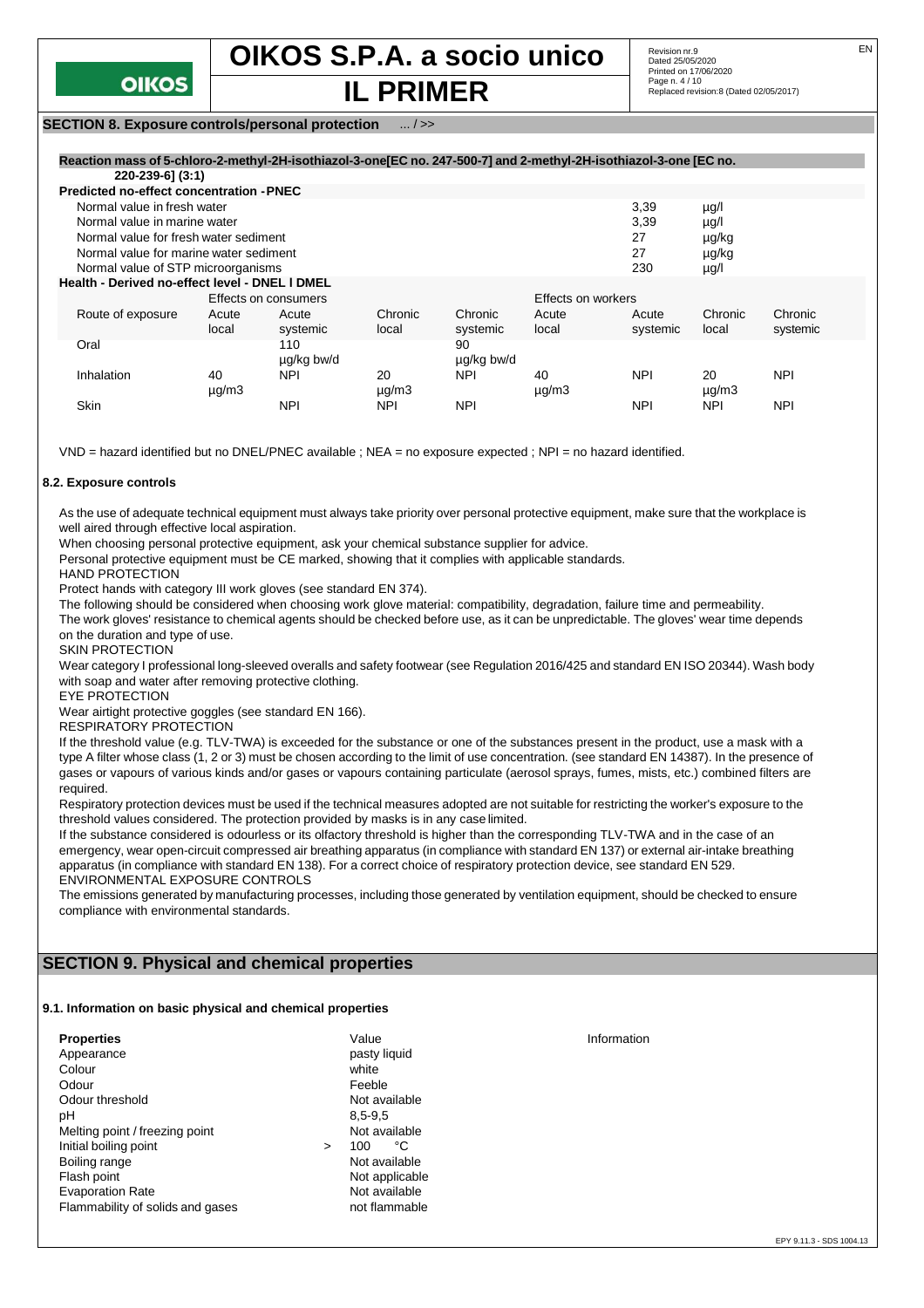

# **IL PRIMER** Replaced revision:8 (Dated 02/05/2017)

**SECTION 9. Physical and chemical properties** ... / >>

Lower inflammability limit<br>
Upper inflammability limit<br>
Not applicable<br>
Not applicable Upper inflammability limit<br>
Lower explosive limit<br>
Not applicable Lower explosive limit Upper explosive limit<br>
Vapour pressure<br>
Vapour pressure Vapour pressure and the Not available<br>Vapour density and the Not available<br>Not available Vapour density Relative density 1,4<br>Solubility 1,4 Partition coefficient: n-octanol/water **Not available**<br>
Auto-ignition temperature<br>
Not applicable Auto-ignition temperature Not applicable<br>Decomposition temperature Not available Decomposition temperature Viscosity 18000 cps<br>
Explosive properties example and the mot applicable<br>
intervals and the mot applicable Explosive properties Oxidising properties not applicable

Mixable in water<br>Not available

Revision nr.9<br>Dated 25/05/2020 Printed on 17/06/2020 Page n. 5 / 10

# **9.2. Other information**

Information not available

# **SECTION 10. Stability and reactivity**

#### **10.1. Reactivity**

There are no particular risks of reaction with other substances in normal conditions of use.

#### **10.2. Chemical stability**

The product is stable in normal conditions of use and storage.

#### **10.3. Possibility of hazardous reactions**

No hazardous reactions are foreseeable in normal conditions of use and storage.

#### **10.4. Conditions to avoid**

None in particular. However the usual precautions used for chemical products should be respected.

#### **10.5. Incompatible materials**

Information not available

#### **10.6. Hazardous decomposition products**

Information not available

# **SECTION 11. Toxicological information**

In the absence of experimental data for the product itself, health hazards are evaluated according to the properties of the substances it contains, using the criteria specified in the applicable regulation for classification. It is therefore necessary to take into account the concentration of the individual hazardous substances indicated in section 3, to evaluate the toxicological effects of exposure to the product.

#### **11.1. Information on toxicological effects**

Metabolism, toxicokinetics, mechanism of action and other information

Information not available

Information on likely routes of exposure

Information not available

Delayed and immediate effects as well as chronic effects from short and long-term exposure

Information not available

Interactive effects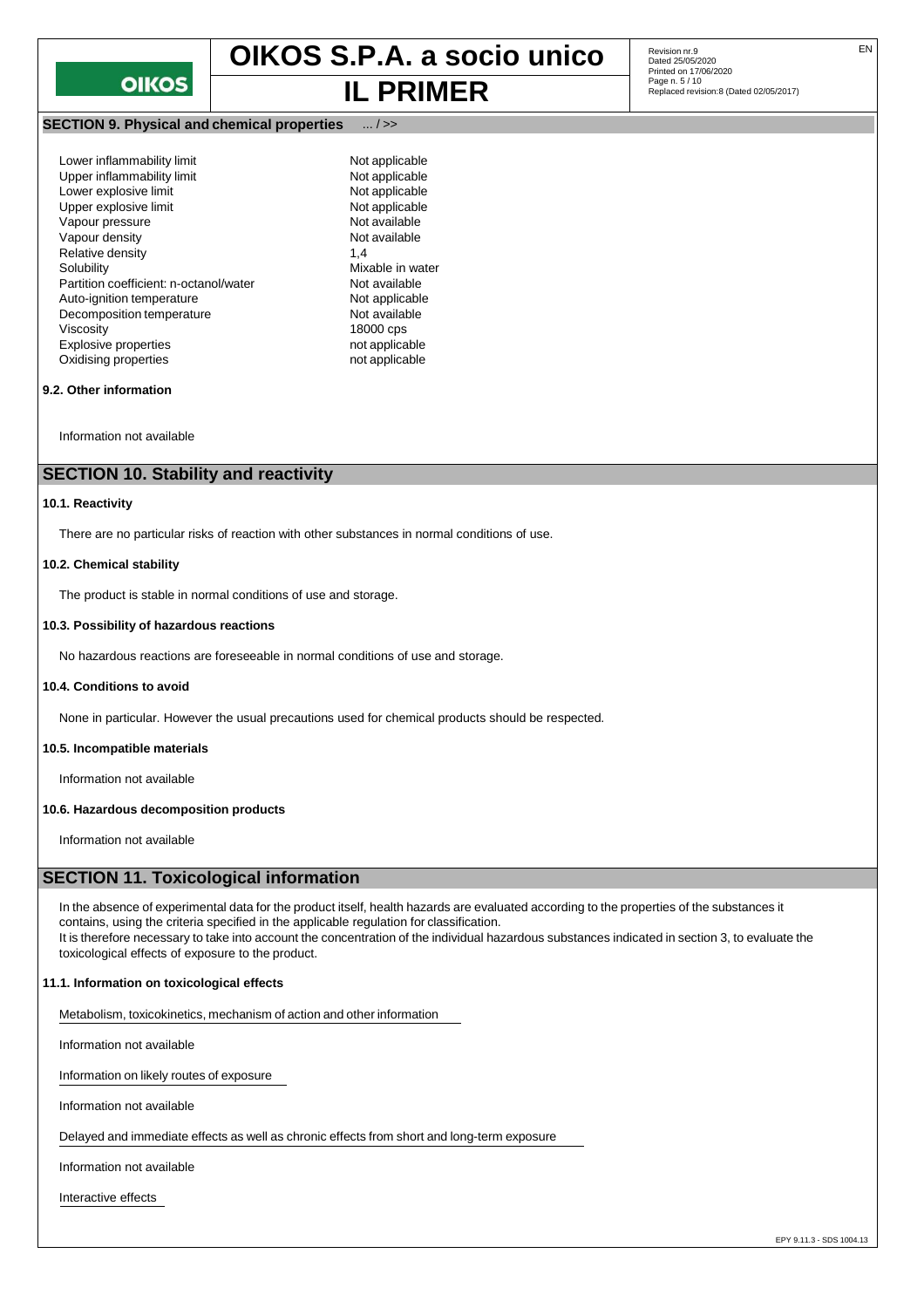

# **OIKOS S.P.A. a socio unico** Revision nr.9 **IL PRIMER** Replaced revision:8 (Dated 02/05/2017)

Revision nr.9<br>Dated 25/05/2020 Printed on 17/06/2020 Page n. 6 / 10

# **SECTION 11. Toxicological information** ... / >>

Information not available

# ACUTE TOXICITY

LC50 (Inhalation) of the mixture: Not classified (no significant component) LD50 (Oral) of the mixture:  $\blacksquare$  Not classified (no significant component) LD50 (Dermal) of the mixture:  $\blacksquare$  Not classified (no significant component)

Reaction mass of 5-chloro-2-methyl-2H-isothiazol-3-one[EC no. 247-500-7] and 2-methyl-2H-isothiazol-3-one [EC no. 220-239-6] (3:1)<br>LD50 (Oral)  $>64$  mg/kg bw 64-561 (rat) LD50 (Dermal) 1008 mg/kg bw (rat) LC50 (Inhalation) > 171 mg/m3 171-2360 (rat)

1,2-benzisothiazol-3(2H)-one

LD50 (Oral) > 490 mg/kg bw 490-670 (rat)  $2000$  mg/kg bw (rat)

#### SKIN CORROSION / IRRITATION

Does not meet the classification criteria for this hazard class

#### SERIOUS EYE DAMAGE / IRRITATION

Does not meet the classification criteria for this hazard class

#### RESPIRATORY OR SKIN SENSITISATION

#### May produce an allergic reaction. Contains:

Reaction mass of 5-chloro-2-methyl-2H-isothiazol-3-one[EC no. 247-500-7] and 2-methyl-2H-isothiazol-3-one [EC no. 220-239-6] (3:1) 1,2-benzisothiazol-3(2H)-one

#### GERM CELL MUTAGENICITY

Does not meet the classification criteria for this hazard class

#### CARCINOGENICITY

Does not meet the classification criteria for this hazard class

#### REPRODUCTIVE TOXICITY

Does not meet the classification criteria for this hazard class

#### STOT - SINGLE EXPOSURE

Does not meet the classification criteria for this hazard class

# STOT - REPEATED EXPOSURE

Does not meet the classification criteria for this hazard class

#### ASPIRATION HAZARD

Does not meet the classification criteria for this hazard class

## **SECTION 12. Ecological information**

No specific data are available for this product. Handle it according to good working practices. Avoid littering. Do not contaminate soil and waterways. Inform the competent authorities, should the product reach waterways or contaminate soil or vegetation. Please take all the proper measures to reduce harmful effects on aquifers.

**12.1. Toxicity**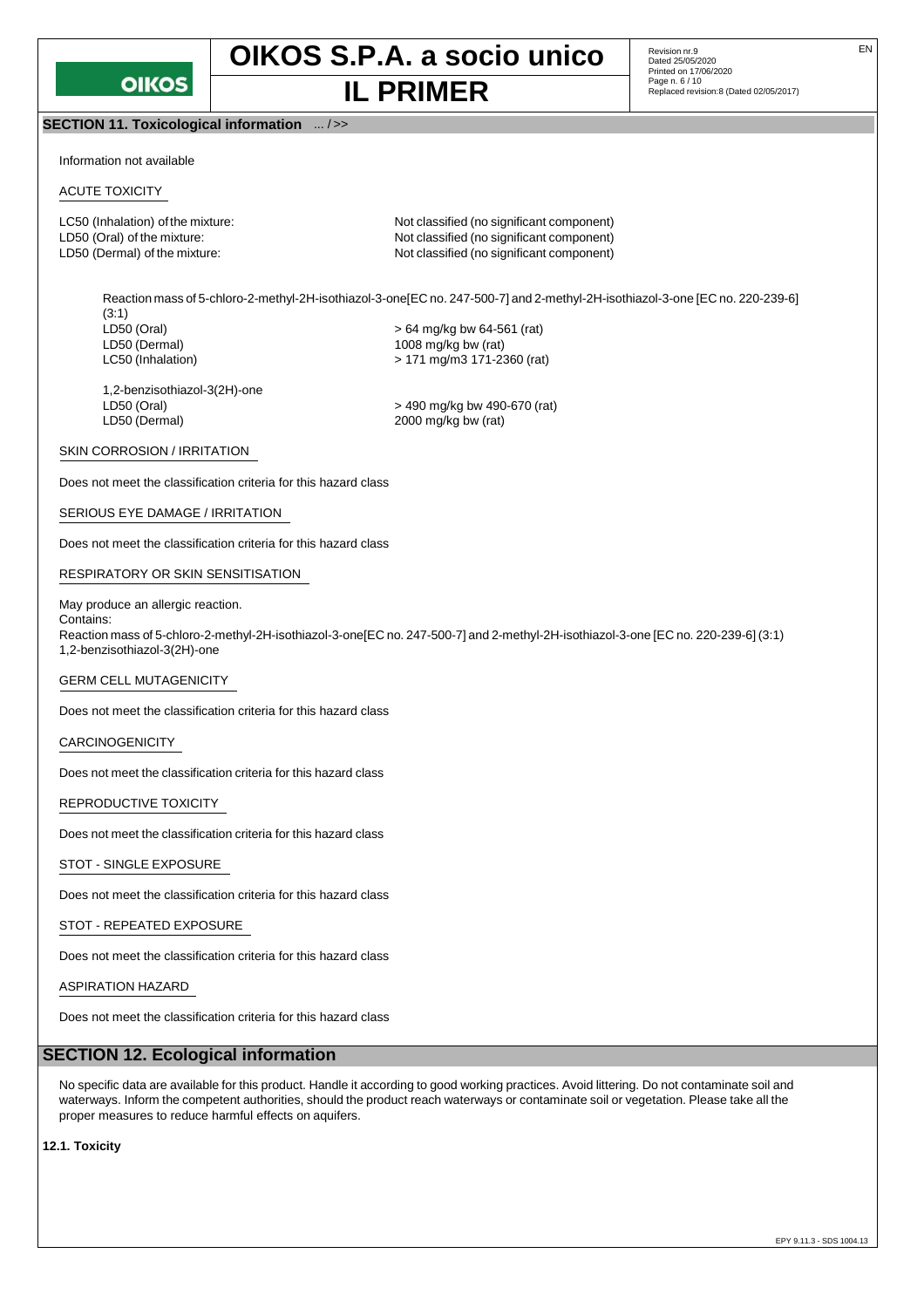

Revision nr.9<br>Dated 25/05/2020 Printed on 17/06/2020 Page n. 7 / 10 **IL PRIMER** Replaced revision:8 (Dated 02/05/2017)

### **SECTION 12. Ecological information** ... / >>

| LC50 - for Fish                         | > 190 µg/l 190-330          |
|-----------------------------------------|-----------------------------|
| EC50 - for Crustacea                    | $> 7$ µg/l 7-160            |
| EC50 - for Algae / Aquatic Plants       | $> 6.3$ µg/l 6.3-27.3       |
| Chronic NOEC for Fish                   | 46.4 µg/l 35 days           |
| Chronic NOEC for Crustacea              | $> 111 \mu q/l 11.1 - 1050$ |
| 1,2-benzisothiazol-3(2H)-one            |                             |
| LC50 - for Fish                         | $> 2,15$ mg/l 2,15-22       |
| EC50 - for Crustacea                    | $> 2.9$ mg/l 2,9-2,94       |
| EC50 - for Algae / Aquatic Plants       | > 70 µg/l 70-150            |
| Chronic NOEC for Algae / Aquatic Plants | $>$ 40,3 µg/l 40-55         |

#### **12.2. Persistence and degradability**

Reaction mass of 5-chloro-2-methyl-2H-isothiazol-3-one[EC no. 247-500-7] and 2-methyl-2H-isothiazol-3-one [EC no. 220-239-6] (3:1) Rapidly degradable

1,2-benzisothiazol-3(2H)-one Rapidly degradable

#### **12.3. Bioaccumulative potential**

Information not available

#### **12.4. Mobility in soil**

Information not available

#### **12.5. Results of PBT and vPvB assessment**

On the basis of available data, the product does not contain any PBT or vPvB in percentage greater than 0,1%.

#### **12.6. Other adverse effects**

Information not available

# **SECTION 13. Disposal considerations**

#### **13.1. Waste treatment methods**

Reuse, when possible. Neat product residues should be considered special non-hazardous waste. Disposal must be performed through an authorised waste management firm, in compliance with national and local regulations. CONTAMINATED PACKAGING Contaminated packaging must be recovered or disposed of in compliance with national waste management regulations.

# **SECTION 14. Transport information**

The product is not dangerous under current provisions of the Code of International Carriage of Dangerous Goods by Road (ADR) and by Rail (RID), of the International Maritime Dangerous Goods Code (IMDG), and of the International Air Transport Association (IATA) regulations.

**14.1. UN number**

Not applicable **14.2. UN proper shipping name**

Not applicable **14.3. Transport hazard class(es)**

Not applicable **14.4. Packing group**

Not applicable **14.5. Environmental hazards**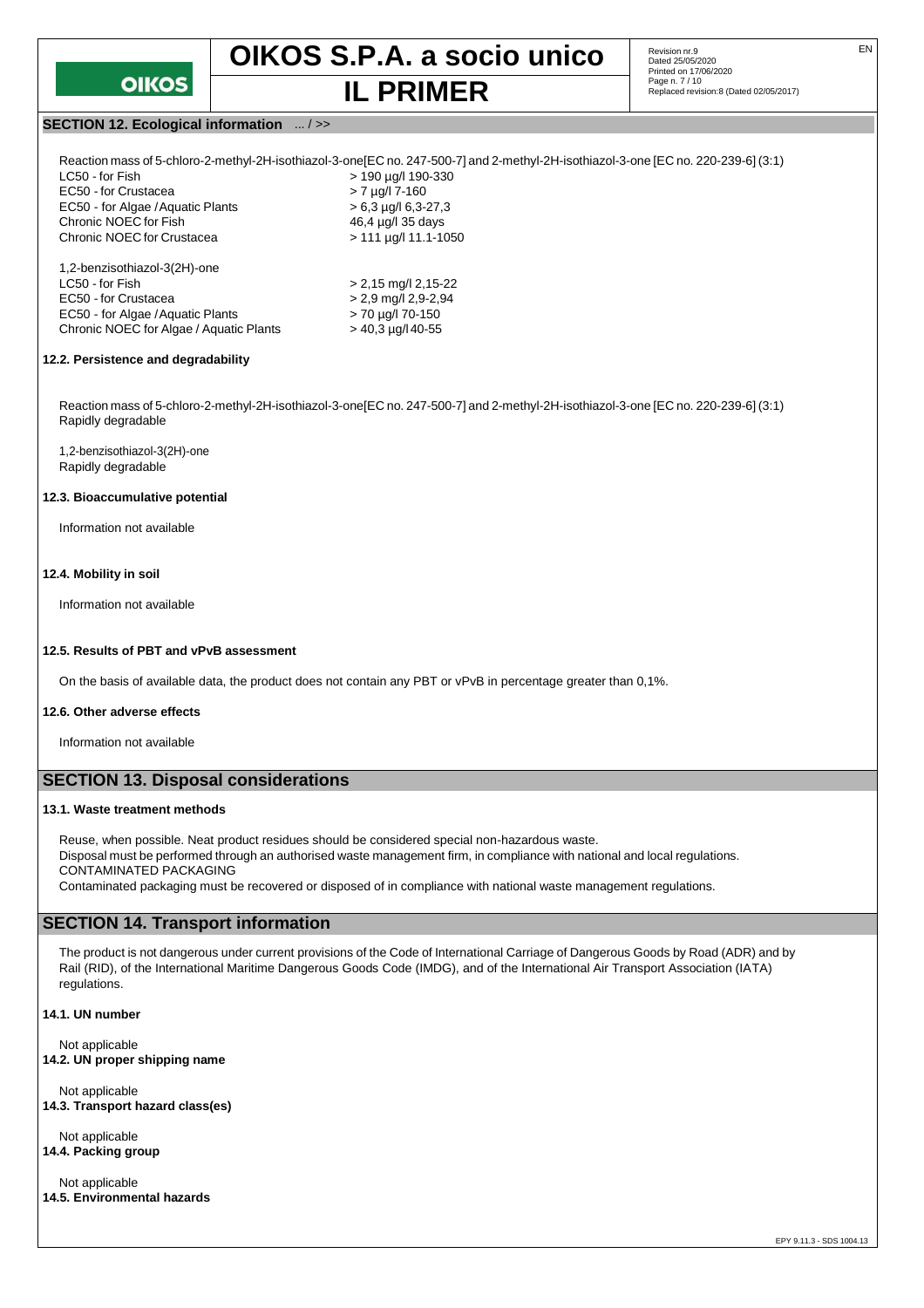

**OIKOS S.P.A. a socio unico** Revision nr.9 **IL PRIMER** Replaced revision:8 (Dated 02/05/2017)

Revision nr.9<br>Dated 25/05/2020 Printed on 17/06/2020 Page n. 8 / 10

**SECTION 14. Transport information** ... / >>

Not applicable **14.6. Special precautions for user**

Not applicable

**14.7. Transport in bulk according to Annex II of Marpol and the IBC Code**

Information not relevant

# **SECTION 15. Regulatory information**

**15.1. Safety, health and environmental regulationsllegislation specific for the substance or mixture**

Seveso Category - Directive 2012/18/EC: None

Restrictions relating to the product or contained substances pursuant to Annex XVII to EC Regulation 1907/2006 **None** 

Substances in Candidate List (Art. 59 REACH)

On the basis of available data, the product does not contain any SVHC in percentage greater than 0,1%.

Substances subject to authorisation (Annex XIV REACH)

None

Substances subject to exportation reporting pursuant to (EC) Reg. 649/2012:

None

Substances subject to the Rotterdam Convention:

None

Substances subject to the Stockholm Convention:

None

Healthcare controls Information not available

VOC (Directive 2004/42/EC) : Binding primers.

German regulation on the classification of substances hazardous to water (AwSV, vom 18. April 2017) WGK 1: Low hazard to waters

## **15.2. Chemical safety assessment**

A chemical safety assessment has not been performed for the preparation/for the substances indicated in section 3.

# **SECTION 16. Other information**

Text of hazard (H) indications mentioned in section 2-3 of the sheet:

| <b>Acute Tox. 1</b>      | Acute toxicity, category 1                                         |
|--------------------------|--------------------------------------------------------------------|
| <b>Acute Tox. 2</b>      | Acute toxicity, category 2                                         |
| Acute Tox. 3             | Acute toxicity, category 3                                         |
| <b>Acute Tox. 4</b>      | Acute toxicity, category 4                                         |
| Skin Corr. 1B            | Skin corrosion, category 1B                                        |
| Eye Dam. 1               | Serious eye damage, category 1                                     |
| Skin Irrit. 2            | Skin irritation, category 2                                        |
| <b>Skin Sens. 1</b>      | Skin sensitization, category 1                                     |
| <b>Aquatic Acute 1</b>   | Hazardous to the aquatic environment, acute toxicity, category 1   |
| <b>Aquatic Chronic 1</b> | Hazardous to the aquatic environment, chronic toxicity, category 1 |
| <b>Aquatic Chronic 2</b> | Hazardous to the aquatic environment, chronic toxicity, category 2 |
| H330                     | Fatal if inhaled.                                                  |
| H310                     | Fatal in contact with skin.                                        |
| H330                     | Fatal if inhaled.                                                  |
| H301                     | Toxic if swallowed.                                                |
| H302                     | Harmful if swallowed.                                              |
| H314                     | Causes severe skin burns and eye damage.                           |
| H318                     | Causes serious eye damage.                                         |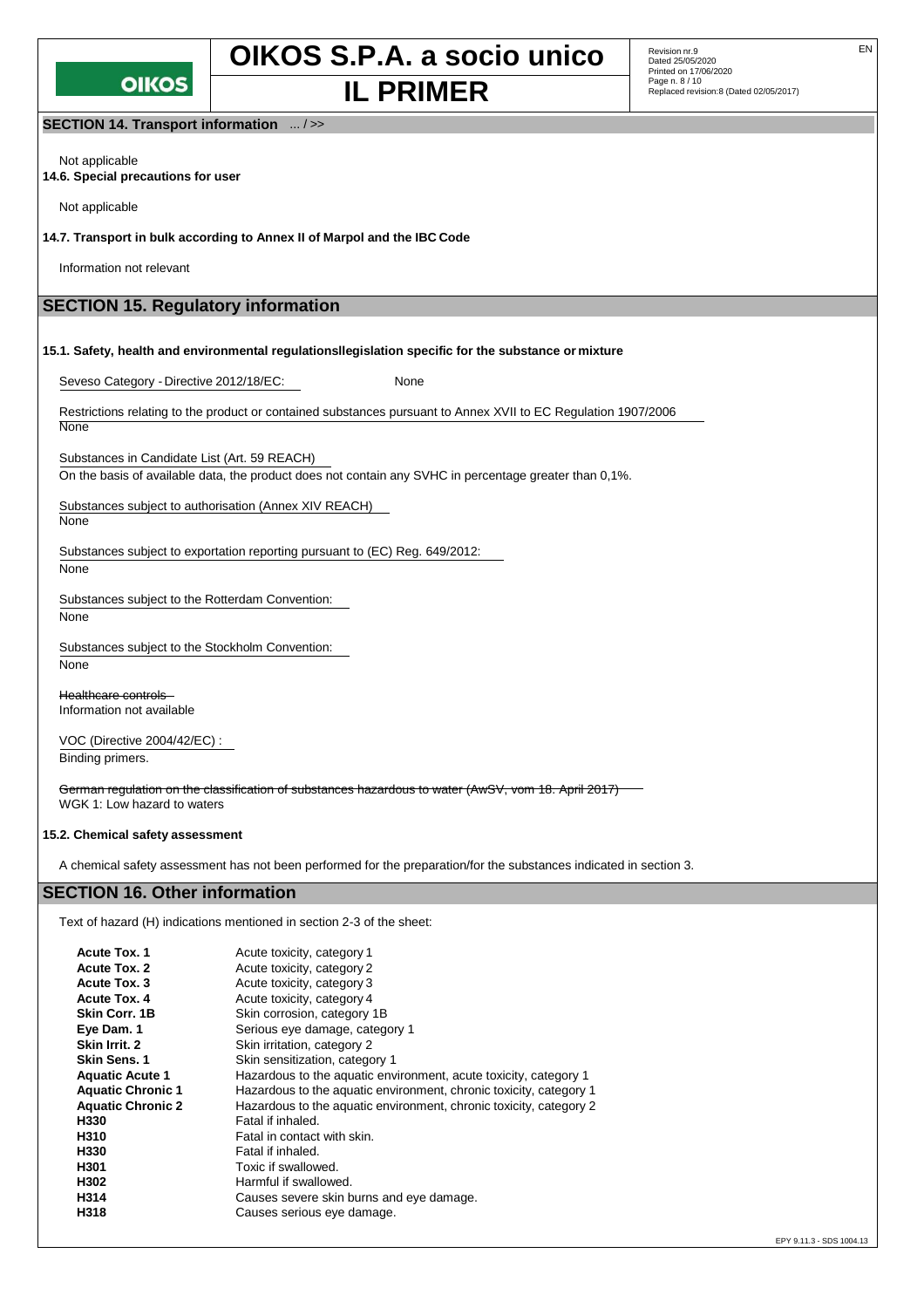

# **OIKOS S.P.A. a socio unico** Revision nr.9 **IL PRIMER**

Revision nr.9<br>Dated 25/05/2020 Printed on 17/06/2020 Page n. 9 / 10<br>Replaced revision:8 (Dated 02/05/2017)

# **SECTION 16. Other information** ... / >>

| H315          | Causes skin irritation.                               |
|---------------|-------------------------------------------------------|
| H317          | May cause an allergic skin reaction.                  |
| H400          | Very toxic to aquatic life.                           |
| H410          | Very toxic to aquatic life with long lasting effects. |
| H411          | Toxic to aquatic life with long lasting effects.      |
| <b>EUH210</b> | Safety data sheet available on request.               |
|               |                                                       |

LEGEND:

- ADR: European Agreement concerning the carriage of Dangerous goods by Road
- CAS NUMBER: Chemical Abstract Service Number
- CE50: Effective concentration (required to induce a 50% effect)
- CE NUMBER: Identifier in ESIS (European archive of existing substances)
- CLP: EC Regulation 1272/2008
- DNEL: Derived No Effect Level
- EmS: Emergency Schedule
- GHS: Globally Harmonized System of classification and labeling of chemicals
- IATA DGR: International Air Transport Association Dangerous Goods Regulation
- IC50: Immobilization Concentration 50%
- IMDG: International Maritime Code for dangerous goods
- IMO: International Maritime Organization
- INDEX NUMBER: Identifier in Annex VI of CLP
- LC50: Lethal Concentration 50%
- LD50: Lethal dose 50%
- OEL: Occupational Exposure Level
- PBT: Persistent bioaccumulative and toxic as REACH Regulation
- PEC: Predicted environmental Concentration
- PEL: Predicted exposure level
- PNEC: Predicted no effect concentration
- REACH: EC Regulation 1907/2006
- RID: Regulation concerning the international transport of dangerous goods by train
- TLV: Threshold Limit Value
- TLV CEILING: Concentration that should not be exceeded during any time of occupationalexposure.
- TWA STEL: Short-term exposure limit
- TWA: Time-weighted average exposure limit
- VOC: Volatile organic Compounds
- vPvB: Very Persistent and very Bioaccumulative as for REACH Regulation
- WGK: Water hazard classes (German).

#### GENERAL BIBLIOGRAPHY

- 1. Regulation (EC) 1907/2006 (REACH) of the European Parliament
- 2. Regulation (EC) 1272/2008 (CLP) of the European Parliament
- 3. Regulation (EU) 790/2009 (I Atp. CLP) of the European Parliament
- 4. Regulation (EU) 2015/830 of the European Parliament
- 5. Regulation (EU) 286/2011 (II Atp. CLP) of the European Parliament
- 6. Regulation (EU) 618/2012 (III Atp. CLP) of the European Parliament
- 7. Regulation (EU) 487/2013 (IV Atp. CLP) of the European Parliament
- 8. Regulation (EU) 944/2013 (V Atp. CLP) of the European Parliament
- 9. Regulation (EU) 605/2014 (VI Atp. CLP) of the European Parliament
- 10. Regulation (EU) 2015/1221 (VII Atp. CLP) of the European Parliament
- 11. Regulation (EU) 2016/918 (VIII Atp. CLP) of the European Parliament
- 12. Regulation (EU) 2016/1179 (IX Atp. CLP)
- 13. Regulation (EU) 2017/776 (X Atp. CLP)
- 14. Regulation (EU) 2018/669 (XI Atp. CLP)
- 15. Regulation (EU) 2018/1480 (XIII Atp. CLP)
- 16. Regulation (EU) 2019/521 (XII Atp. CLP)
- The Merck Index. 10th Edition
- Handling Chemical Safety
- INRS Fiche Toxicologique (toxicological sheet)
- Patty Industrial Hygiene and Toxicology
- N.I. Sax Dangerous properties of Industrial Materials-7, 1989 Edition
- IFA GESTIS website
- ECHA website
- Database of SDS models for chemicals Ministry of Health and ISS (Istituto Superiore di Sanità) Italy